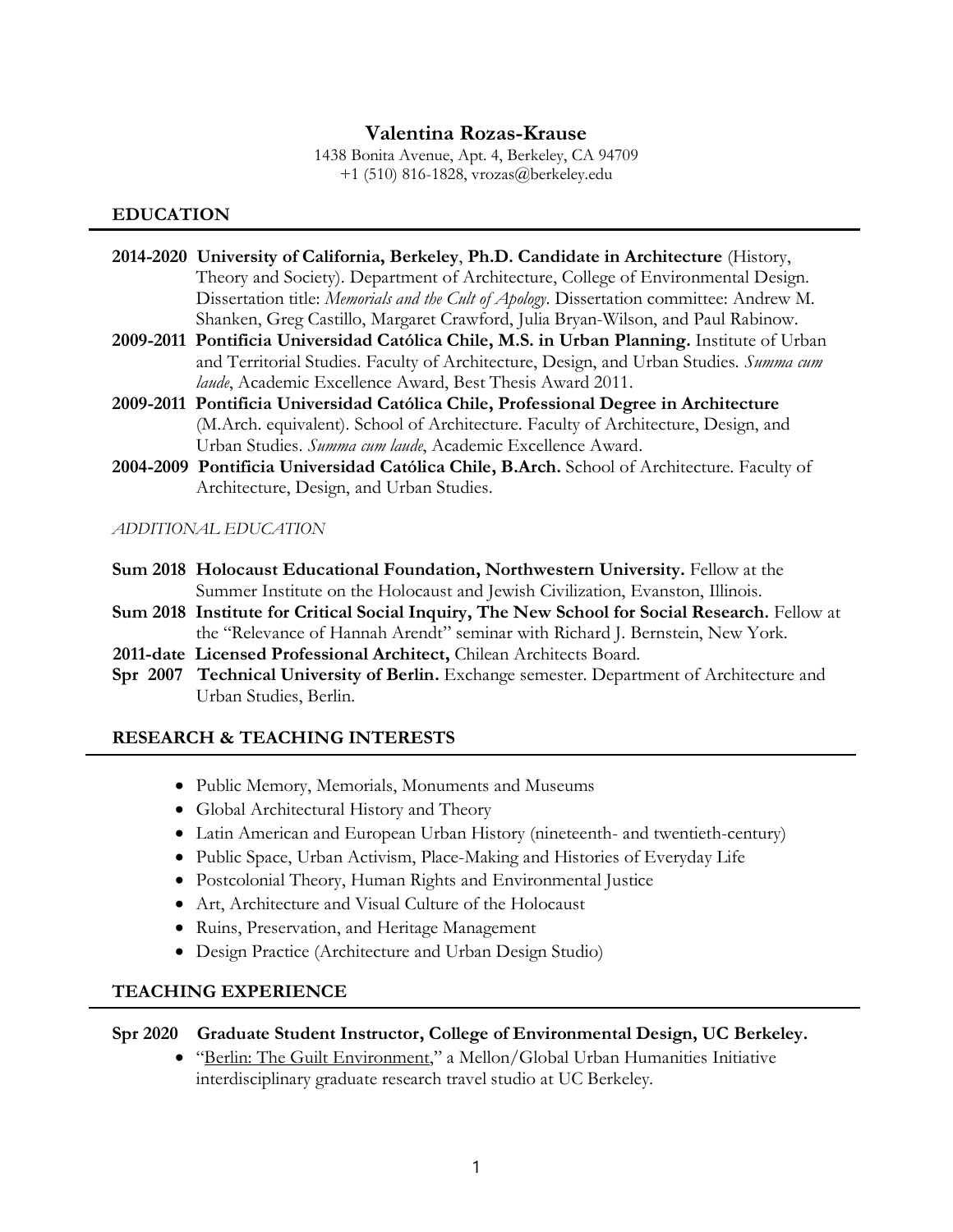## **Sum 2019 Instructor of Record, Bridge Connect Program, UC Berkeley.**

- "Bridge Connect: Two Lower-Division Sections," a summer mentorship program for incoming freshmen in the Humanities and Social Sciences.
- **Fall 2017 Guest Lecturer, Universität der Künste Berlin**, Afrika Akademie/ Schwarze Volkshochschule.
	- "Memorializing German Colonialism in Berlin's African Quarter" co-taught with Kristina Leko and Yonas Endrias. Elective for MFA students and open to local community.
- **2016-2017 Instructor of Record, Architecture Berkeley Connect Program.** College of Environmental Design, UC Berkeley. Distinguished with highest student evaluations from the UC Berkeley Connect courses across campus.
	- "Architecture Berkeley Connect: Lower-Division" (Fall 2016 and Spring 2017). Elective course for first-year architecture undergraduates.
	- "Architecture Berkeley Connect: Upper-Division" (Fall 2016 and Spring 2017). Elective course for third-year architecture undergraduates.

# **Spr 2016 Graduate Student Instructor, College of Environmental Design, UC Berkeley.**

- "City of Memory," Mellon/Global Urban Humanities Initiative interdisciplinary graduate seminar.
- **2011-2014 Adjunct Assistant Professor, Faculty of Architecture, Art, and Design. Universidad Diego Portales, Santiago.** 
	- "Urban Design Studio V" (Spring 2014). Elective design studio for upper-division architecture students, co-taught with Genaro Cuadros.
	- "Introduction to Urbanism and Landscape" (Spring and Fall 2012, Spring 2013, Spring and Fall 2014) Required course for lower-division architecture students.
	- "Urban History of Three Contemporary Cities: Berlin, Buenos Aires, Santiago" (Fall 2011) Elective seminar for upper-division architecture students.
- **2012-2013 Lecturer, Anthropology Department, Faculty of Social Sciences, Universidad Alberto Hurtado, Santiago.**
	- "Cultural Management of Heritage" (Fall 2012 and 2013) Graduate seminar co-taught with Mauricio Rojas.
- **2008-2011 Graduate Student Instructor,** Faculty of Architecture, Design, and Urban Studies, Pontificia Universidad Católica Chile, Santiago.
	- "Planning of Urban and Territorial Development" (Spring 2011, 2010, and 2009)
	- "Local Environmental Conflicts" (Fall 2009)
	- "Urban Project and Management" (Spring 2009)
	- "Institutions, Environment, and Conflicts" (Fall 2008)
	- "Animated Form" ARCH Digital Representation Area (Summer 2006)
	- "Animated Form" ARCH Digital Representation Area (Spring 2006)

# **PUBLICATIONS**

*BOOKS*

# **2018 MONTEALEGRE, P.** & **ROZAS-KRAUSE, V. (eds.) Disputar la Ciudad.**

[Dispute the City] Editorial Bifurcaciones: Santiago de Chile. *Disputar la Ciudad*, deals with strategies of oppression, resistance and memory within varying urban contexts.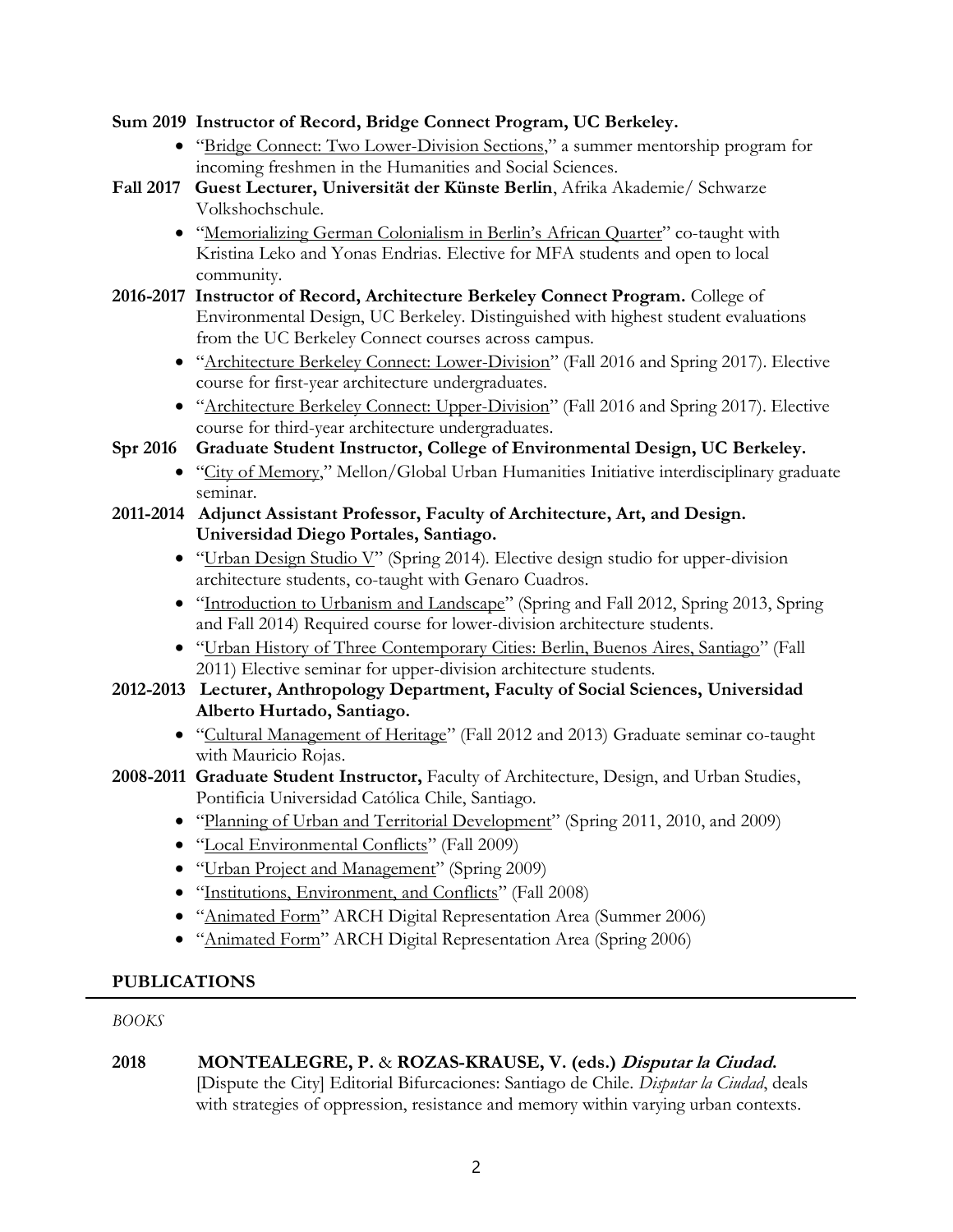## **2014 Ni tan Elefante, ni tan blanco. Arquitectura, urbanismo y política en la trayectoria del Estadio Nacional.** [Not Much of an Elephant, Not Too White. Trajectories: Architecture, Urbanism and Politics of the National Stadium]. Ril Editores: Santiago de Chile. (Awards: Jury selection for the best published thesis, Chilean Architecture and Territory Biennale of 2015 and jury selection for publishing award, Quito Architecture Biennale of 2014)

*CHAPTERS IN BOOKS*

- **2020 "Postcolonial Berlin: Reckoning with Traces of German Colonialism,"** in Daniel E. Coslett, ed. *Neocolonialism and Built Heritage: Echoes of Empire in Asia, Africa, the Middle East and Europe*. New York: Routledge. (in press)
- **2019 "Memoriales en excavación. Arqueologías de la violencia en Santiago y Buenos Aires"** [Excavating Memorials. Archaeologies of Violence in Santiago and Buenos Aires]. In: Marco Ensignia et. al (eds.) *Golpes a la Memoria*. Tege: Santiago. (forthcoming)
- **2019 MARQUEZ, F. & ROZAS-KRAUSE, V. "Ocupación y Reclamo del Patrimonio Histórico Nacional. Universidad de Chile,"** and **"Las Heridas de la Memoria: Disputas Patrimoniales en el Palacio de la Moneda, Chile."** In: Francisca Márquez (ed.). *Patrimonio: Contranarrativas Urbanas* [Heritage: Urban Counternarratives]*.* Ediciones Universidad Alberto Hurtado: Santiago.
- **2018 "Memorial" and "Monumentality"** In: Ricard Vinyes (director), *Diccionario de la Memoria Colectiva* [Dictionary of Collective Memory]. Gedisa: Barcelona.
- **2018 "Stadiums of a City" [Estadios de una Ciudad],** In: CELEDÓN, A. FELL, S. (2018) *STADIUM: Catalogue of the Chilean Pavilion for the 16th International Architecture Exhibition, La Biennale di Venezia.*
- **2016 "Challenging the Traditional Monument: Four Reviews Applied to Santiago and Buenos Aires."** In: Jordi Guixé i Coromines (ed.). *Past and Power: Public Policies on Memory. Debates, from Global to Local*. Edicions de la Universitat de Barcelona: Barcelona.
- **2012 "The Tragedy of the Sexes as Tragedy of the Culture"** ["La Tragedia de los Sexos como Tragedia de la Cultura"], In: Márquez, F. (2012) (ed.) *Ciudades de Georg Simmel: lecturas contemporáneas*. Ediciones Universidad Alberto Hurtado: Santiago.

*PEER-REVIEWED ARTICLES*

| 2018 | "Apology and Commemoration: Memorializing the World War II Japanese                    |
|------|----------------------------------------------------------------------------------------|
|      | American Incarceration at the Tanforan Assembly Center" History & Memory, vol.         |
|      | 30, no. 2, 2018.                                                                       |
| 2017 | CRAGHEAD, A., GEROSTATHOPOULOS, S., ROZAS-KRAUSE, V.,                                  |
|      | SHANKEN, A. et. al. "Remember This! A Memory Manifesto, for Architects,"               |
|      | Room One Thousand, Issue 5, 2017.                                                      |
| 2017 | MILLAN VALDES, R. & ROZAS-KRAUSE, V. "Estadio Nacional - Archivo                       |
|      | Abierto: la experiencia de un archivo digital urbano ", Revista Digital Universitaria, |
|      | January 1 2017, vol.18, no.1.                                                          |
| 2016 | MARQUEZ, F. & ROZAS-KRAUSE, V. "Occupying and Reclaiming a National                    |
|      | Historical Monument: The Casa Central of the Universidad de Chile" Latin               |
|      | American Perspectives, Vol. 43, Issue 6, August 23, 2016, pp.54-74.                    |
| 2015 | "Cruising Eisenman's Holocaust Memorial." Journal Anos 90, Universidade Federal        |

3

do Rio Grande do Sul v. 22, n. 42, pp. 53-85.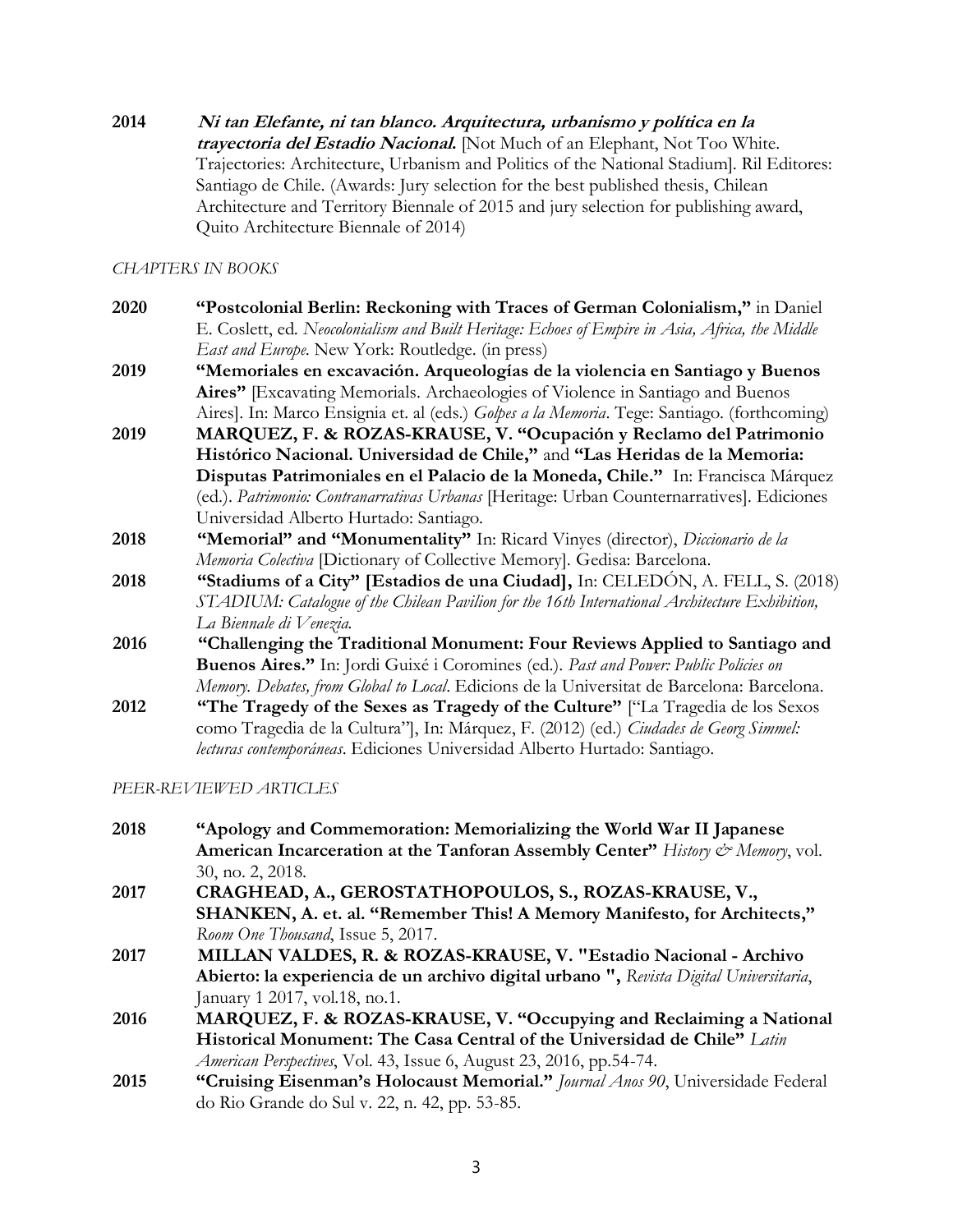- **2015 "Interrupted Stadium: Broken Promises of Modernity in the National Stadium of Chile."** *Shift Journal*, CUNY. n.8, pp. 1-18.
- **2014 MARQUEZ, F. & ROZAS-KRAUSE, V. "Las Heridas de la Memoria: Disputas Patrimoniales en el Palacio de la Moneda, Chile."** *Cuadernos de Antropología Social*. 2014, n.40, pp. 149-176.
- **2014 MARQUEZ, F., ROZAS-KRAUSE, V. & ARRIAGADA, R. "El Lugar del Patrimonio Dominante"** [The Place of Dominant Heritage]. *ARQ Journal*. 2014, n.88, pp. 56-65.
- **2013 "Three Ways of Explaining the Presence of Old Stands in a Remodeled Stadium,"** [Tres maneras de explicar la presencia de graderías antiguas en un Estadio remodelado]. *Revista Bifurcaciones*, 14, Universidad Católica del Maule, Chile.
- **2012 FERNÁNDEZ, T., MARTIC, D., ROZAS-KRAUSE, V., ROCHETTE, N., TURULL, A. "Citizens' Park: National Stadium**" [Parque de la Ciudadanía: Estadio Nacional]. In *Revista 180*, number 30, December 2012. Faculty of Architecture, Art, and Design. Universidad Diego Portales.
- **2010 MILLÁN, R. & ROZAS-KRAUSE, V. Review of "Memories in the City. Signs of State Terrorism in Buenos Aires"** ["Memorias en la Ciudad. Señales del Terrorismo de Estado en Buenos Aires"]. *EURE Journal*, 36.

*DESIGN PUBLICATIONS*

- **2011 DE VICENZI, P. Memorial for Patio 29 "Monument to Memory"**. *Home and Decoration Magazine* [Vivienda y Decoración], El Mercurio.
- **2008 AGOSIN, D., CÁCERES, G., GARCÍA, I., DE SIMONE, L., MUÑOZ, D., ROBERTSON, C., ROZAS-KRAUSE, V., SILVA, S., TORRES, A. "Competition for the Intervention and Restoration of Patio 29 of the General Cemetery, Historical Monument."** *Architecture Journal*, University of Chile, 18.

# **PROFESSIONAL EXPERIENCE**

|                 | Sum 2018 Architectural Consultant for TLS Landscape Architecture, Berkeley.              |
|-----------------|------------------------------------------------------------------------------------------|
|                 | Design of Pavilions for Heshan Park, China.                                              |
| <b>Spr 2017</b> | Docent, Berkeley Museum of Art and Pacific Film Archive (BAMPFA), University             |
|                 | of California, Berkeley. Docent for the Hippie Modernism exhibition curated by Andrew    |
|                 | Blauvelt, Lawrence Rinder and Greg Castillo.                                             |
|                 | Sum 2016 Catalogue Designer and Editor for the Exhibition Art+Village in the Pearl River |
|                 | <b>Delta.</b> Curated by Margaret Crawford and Winnie Wong at the College of             |
|                 | Environmental Design, UC Berkeley.                                                       |
|                 | 2011-2014 Associate Architect at Teodoro Fernández Arquitectos y Asociados, Santiago.    |
|                 | Lead Designer and Project Manager.                                                       |
|                 | 2011-2014 Researcher of the City and Territory Laboratory [Laboratorio de Ciudad y       |
|                 | Territorio]. Faculty of Architecture, Art, and Design. Universidad Diego Portales,       |
|                 | Santiago.                                                                                |
|                 | 2011-2013 Executive Editor of Person and Society Journal [Revista Persona y Sociedad].   |
|                 | Faculty of Social Sciences, Universidad Alberto Hurtado, Santiago.                       |

**2010-2012 Dean's Office Assistant, Faculty of Social Sciences, Universidad Alberto Hurtado.**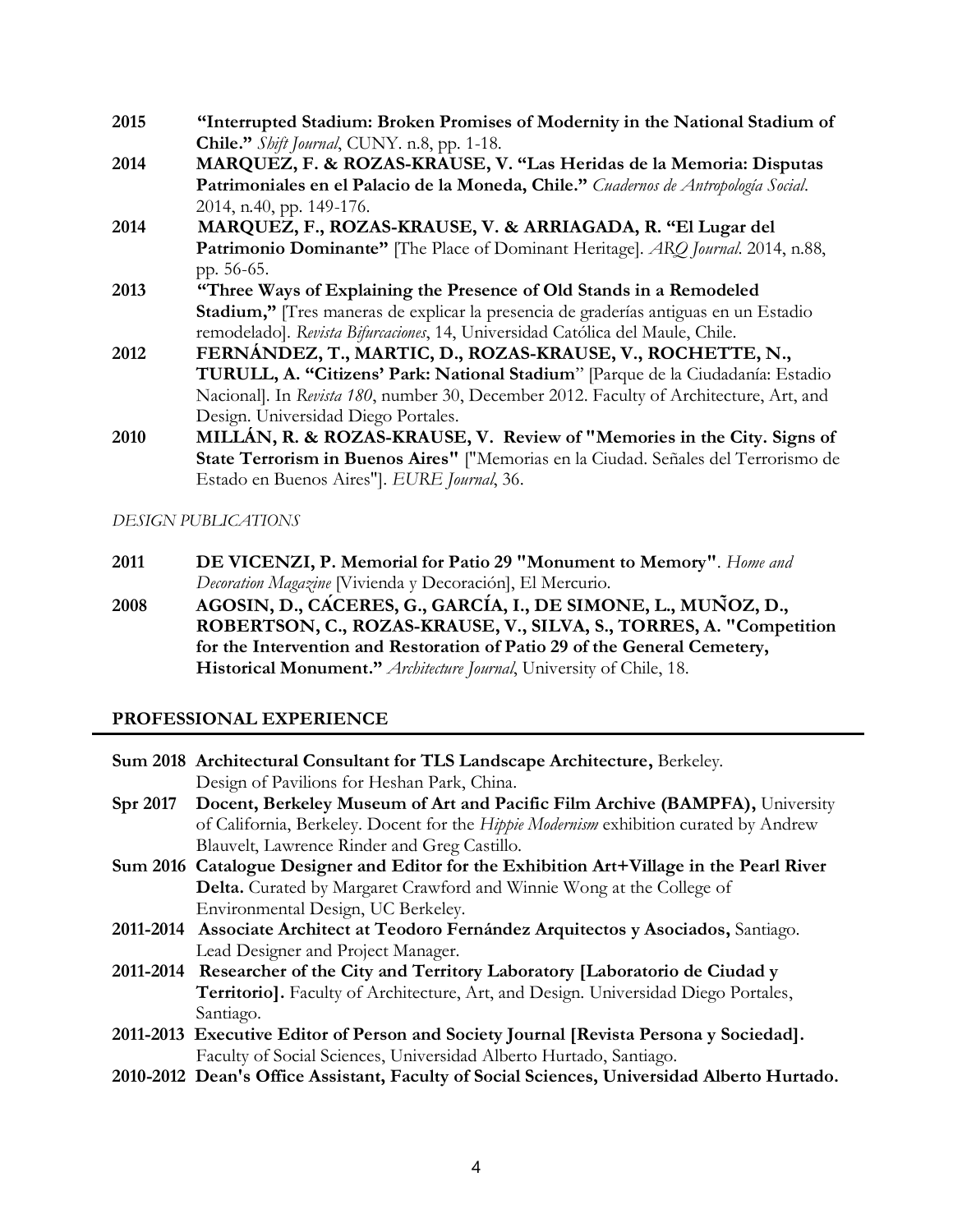**2008-2010 Independent Architect.** Design and project management of "Memorial Patio 29," Santiago.

### **RESEARCH EXPERIENCE**

- **2018-2019 Graduate Student Researcher,** Global Urban Humanities Initiative University of California, Berkeley.
- **Fall 2017 Visiting Scholar,** Technical University of Berlin (Department of Monument Preservation), Germany.
- **2016 Graduate Student Researcher,** University of California, Berkeley. (Andrew M. Shanken Spring 2016, Greg Castillo Spring and Summer 2016)
- **2015-date Member of ARC-Anthropological Research on the Contemporary,** directed by Paul Rabinow, UC Berkeley.
- **2015-2016 Collaborator of the Contemporary Lacuna Stories Project,** PI: Paul Rabinow (UC Berkeley) in collaboration with Stanford University.
- **2012-2014 Co-researcher "Utopias. Idea and Form in the Heritage of Latin American Cities. Santiago, Buenos Aires, And Brasilia."** Funded by FONDECYT Fondo Nacional de Desarrollo Científico y Tecnológico [Chilean National Fund for Scientific and Technological Development]. PI: Francisca Márquez (Universidad Alberto Hurtado).
- **2011-2014 Co-researcher "Memory and Society. Policies of redress and memory and the social processes in the construction of contemporary public memory in Spain: conflict and representation."** Ministry of Science and Innovation. Spanish Government. Co-researcher. PI: Ricard Vinyes (University of Barcelona).

### **HONORS AND AWARDS**

|                  | 2019-2020 Mellon/ACLS American Council of Learned Societies, Dissertation Completion<br>Fellowship. |
|------------------|-----------------------------------------------------------------------------------------------------|
|                  | 2019-2020 Charlotte W. Newcombe Doctoral Dissertation Fellowship, The Woodrow Wilson                |
|                  | National Fellowship Foundation. (granted and declined)                                              |
| 2019             | Pamela H. Simpson Presenter's Fellowship Vernacular Architecture Forum.                             |
| 2019             | Gill Family Foundation Fellowship Society of Architectural Historians.                              |
|                  | 2018-2019 Townsend Center for the Humanities Dissertation Fellowship, Albert Lepawsky               |
|                  | Fellow, Doreen B. Townsend Center for the Humanities, UC Berkeley.                                  |
|                  | 2017-2018 John L. Simpson Memorial Research Fellowship in International and Comparative             |
|                  | Studies, the Institute of International Studies, UC Berkeley.                                       |
|                  | 2017-2018 UCHRI Graduate Student Dissertation Support, University of California Humanities          |
|                  | Research Institute.                                                                                 |
|                  | 2017-2018 Sharon Abramson Research Grant, Holocaust Educational Foundation, Northwestern            |
|                  | University.                                                                                         |
| <b>Fall 2017</b> | DAAD Dissertation Research Grant, German Academic Exchange Service.                                 |
| 2017             | Stephen Lenci Award, Landscape Architecture and Environmental Planning, UC                          |
|                  | Berkeley.                                                                                           |
| Spr 2017         | Global Urban Humanities-Townsend Center for the Humanities Fellowship, UC                           |
|                  | Berkeley.                                                                                           |
| 2016-2017        | Spiro Kostof Fellowship in Architectural History, Department of Architecture, UC                    |
|                  | Berkeley.                                                                                           |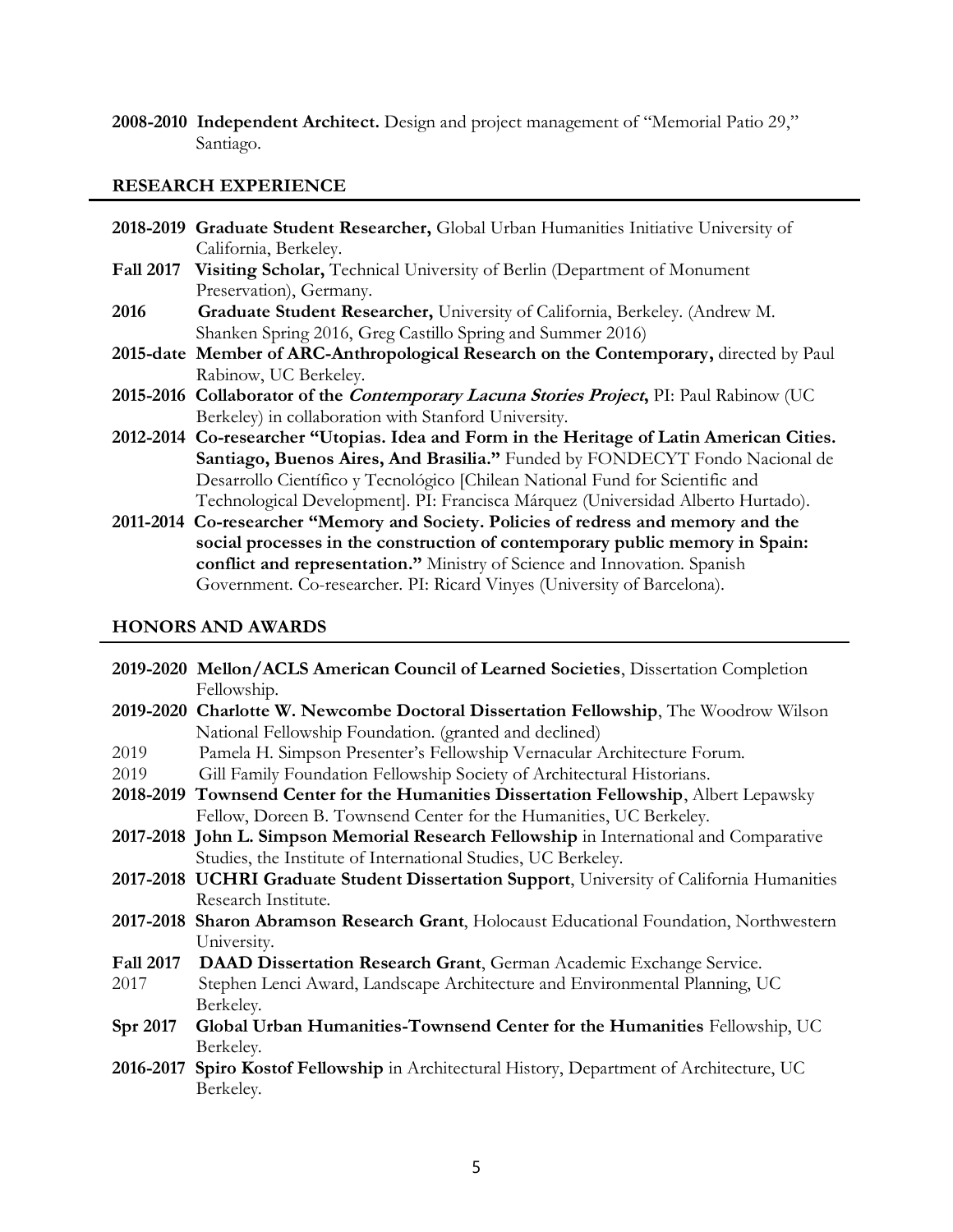2016-2017 Berkeley Connect Fellowship in Architecture, UC Berkeley.

- Sum 2016 Tinker Summer Field Research Grant, Center for Latin American Studies, UC Berkeley.
- Sum 2015 Pre-Dissertation Research Grant. Institute of International Studies, UC Berkeley.
- 2015/2018 Graduate Division Conference Travel Grant. UC Berkeley.
- 2015 Chilean Architecture and Territory Biennial, Jury Selection Award for best published thesis, granted for the book "Ni tan Elefante, Ni tan Blanco. Arquitectura, Urbanismo y Política en la Trayectoria del Estadio Nacional".
- **2014-2018 Becas Chile.** Scholarship for Advanced Human Capital Formation, National Commission for Scientific and Technological Research CONICYT, Chilean Ministry of Education.
- 2012-2013 Award of Bursary, Seed Project For Artistic and Cultural Creation, Universidad Diego Portales. In collaboration with Rodrigo Millán and Camilo Yáñez. Project; National Stadium-Open Archive.
- 2012-2013 Awarded "Book Fund" by the Chilean Ministry of Culture and Art. To publish *Not Much of an Elephant, Not Too White.*
- 2010 Award of Bursary "Scholarship Development Fund" Faculty of Architecture, Design, and Urban Studies, PUC. To develop the seminar "Memorialization without Urbanism? Lessons about the Argentine and Chilean experiences."
- 2010 Award of Bursary "I+P:km 1." Publishing support, Faculty of Architecture, Design, and Urban Studies, PUC.
- 2010 Academic Excellence Scholarship. Institute of Urban and Territorial Studies, PUC.
- Spr 2007 DAAD Scholarship. Technische Universität Berlin and German Academic Exchange Service.

*ARCHITECTURAL DESIGN DISTINCTIONS* 

| 2019 | Honorable Mention in Design Competition for Public Park "Paseo del Mar, Muelle              |
|------|---------------------------------------------------------------------------------------------|
|      | Barón Valparaíso" Chilean Ministry of Housing and Urban Planning. With Tom Leader,          |
|      | and Pablo Alfaro.                                                                           |
| 2018 | Third Place in Design Competition "Memorial for the Womens' Prision in Les Corts,           |
|      | Barcelona," City Council of Barcelona. With Fernando Sánchez Castillo, Pablo Alfaro,        |
|      | Germán Labrador and Rosa Martínez.                                                          |
| 2013 | Nomination for the Young Architects Program (YAP), Chile, along with the Museum of          |
|      | Modern Art and MoMA PS1.                                                                    |
| 2013 | Architizer A+Awards: My design Patio 29 Memorial was selected as one of the five            |
|      | finalists in the Architizer $A+$ Awards for the Memorials category, with entries from $100$ |
|      | countries.                                                                                  |
| 2012 | Jury Selection Award, for the design of Patio 29 Memorial at the 2012 Santiago              |
|      | Architecture and Territory Biennial. Design of Architects Rozas-Krause, V., Garcia, I.,     |
|      | De Simone, L. Torres, A. and Agosin, D.                                                     |
| 2011 | First Place in Design Competition "National Stadium: Citizen Park, National Sports          |
|      | Institute." With Teodoro Fernández Associates and Danilo Martic.                            |
| 2011 | Exhibition of "Memorial Patio 29" at Shenzhen & Hong Kong Biennial. Chilean                 |
|      | Pavilion of the 2011 Urban Studies and Architecture Biennial.                               |
| 2008 | First Place in Memorial Design Competition for the "Intervention and Restoration            |
|      | of Patio 29 of the General Cemetery." National Council of National Monuments,               |
|      | Records and Museums Office and Human Rights Program, Ministry of Internal Affairs.          |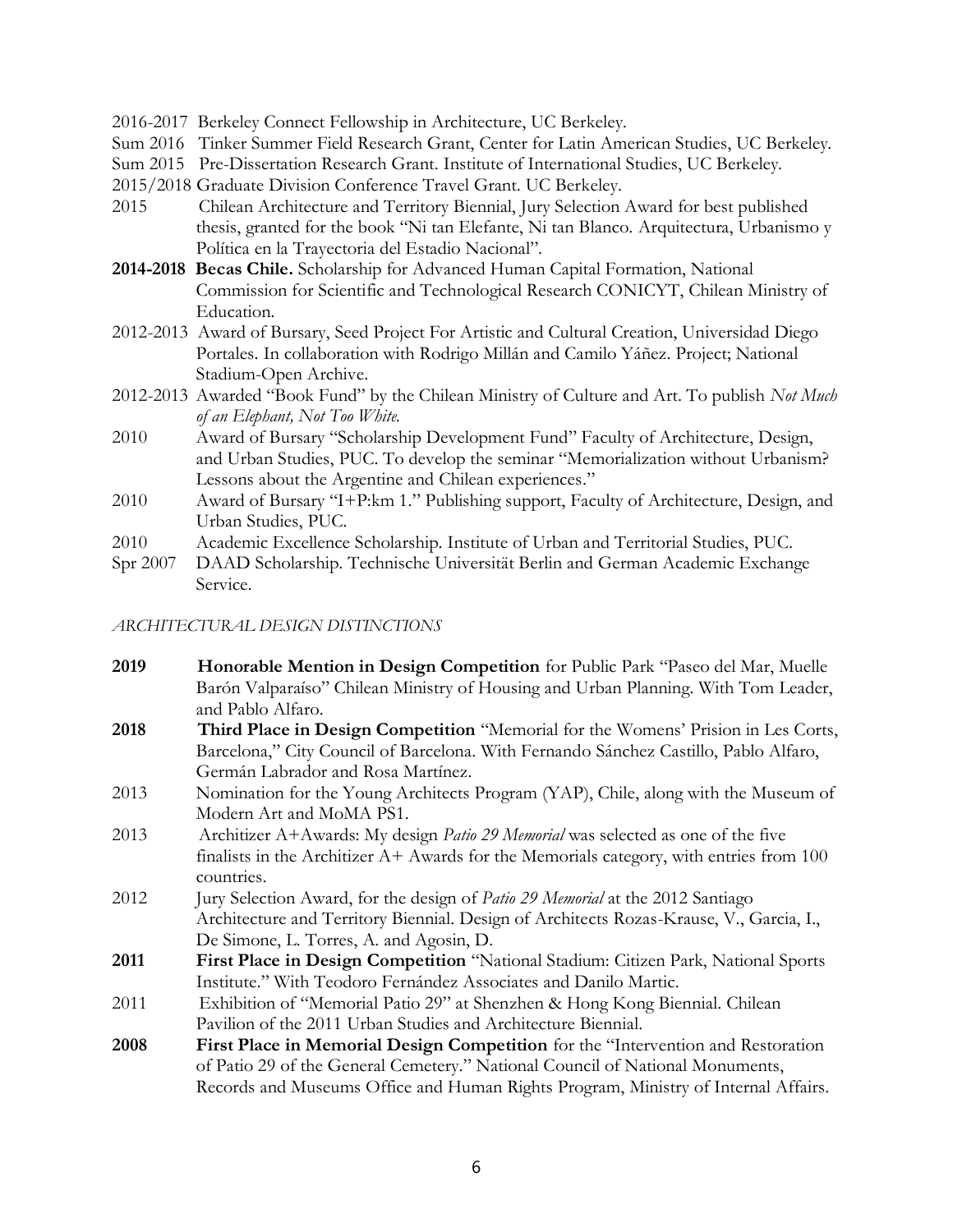### **CONFERENCES**

#### *SYMPOSIA ORGANIZED*

- **2018-2019 Chair of the organization committee,** Global Urban Humanities Initiative UC Berkeley symposium "Techniques of Memory: Landscape, Iconoclasm, Medium and Power," David Brower Center (Berkeley), April 17-18.
- **2010 Member of the organization committee,** international symposium and workshop "Memorialization without Urbanism? Lessons from Argentina and Chile," Faculty of Architecture, Design, and Urban Studies, PUC, August 8.
- **2008 Member of the organization committee,** interdisciplinary symposium on the architecture competition "Intervention and Restoration of Patio 29 of the General Cemetery." Faculty of Architecture, Design, and Urban Studies, PUC, April 28.

#### *SESSIONS ORGANIZED*

**Apr 2020 Co-Chair of the paper session "Breaking the Bronze Ceiling: Memorials and Gender,"** with Andrew M. Shanken, for the Society of Architectural Historians (SAH) Conference, Seattle, WA.

#### *PAPERS PRESENTED*

- **Nov 2019 "Lo sagrado, lo cotidiano y la memoria: Análisis de dos parques urbanos en Buenos Aires,"** Congreso Iberoamericano de Historia Urbana, UNAM, Ciudad de México.
- **May 2019 "Demanding Apologies: Memorializing the World War II Japanese American Incarceration at the Tanforan Assembly Center,"** Vernacular Architecture Forum, Philadelphia, PA.
- **May 2019 "Building Apologies in Buenos Aires",** Latin American Studies Association (LASA), Boston, MA.
- **Apr 2019 "Contested Memorials: Tracing the Culture of Apology in Buenos Aires",** Society of Architectural Historians (SAH), Providence, Rhode Island.
- **Nov 2018 "Competing Apologies: African Memories in Postcolonial Berlin",** *After Effects: Architectural Histories of the Present* (Graduate Student Conference), UC Berkeley.
- **Sep 2018 "Uncovering Traces of Colonialism in Berlin",** German Studies Association (GSA), Pittsburgh, Pennsylvania.
- **Apr 2018 "Postcolonial Berlin: Erasing Traces of Colonial Pride",** Society of Architectural Historians (SAH), St. Paul, Minnesota.
- **Jun 2017 "Peter Zumthor's Topography of Terror. A Genealogy of an Unexecuted Project",** Society of Architectural Historians (SAH), Glasgow.
- **Mar 2016 "Cruising Eisenman's Holocaust Memorial",** Berkeley Circus, CED, UC Berkeley.
- **Nov 2015 "Still Standing: Memories of Modernization and Dictatorship in the National Stadium of Chile",** Society for American City and Regional Planning History Conference, Los Angeles.
- **Jun 2015 "Cruising Eisenman's Holocaust Memorial",** International Society for Ethnology and Folklore, Zagreb.
- **Oct 2013 CUADROS, G. & ROZAS-KRAUSE V. "Learning from the National Stadium: Approaches from the City and Territory Laboratory at Universidad Diego**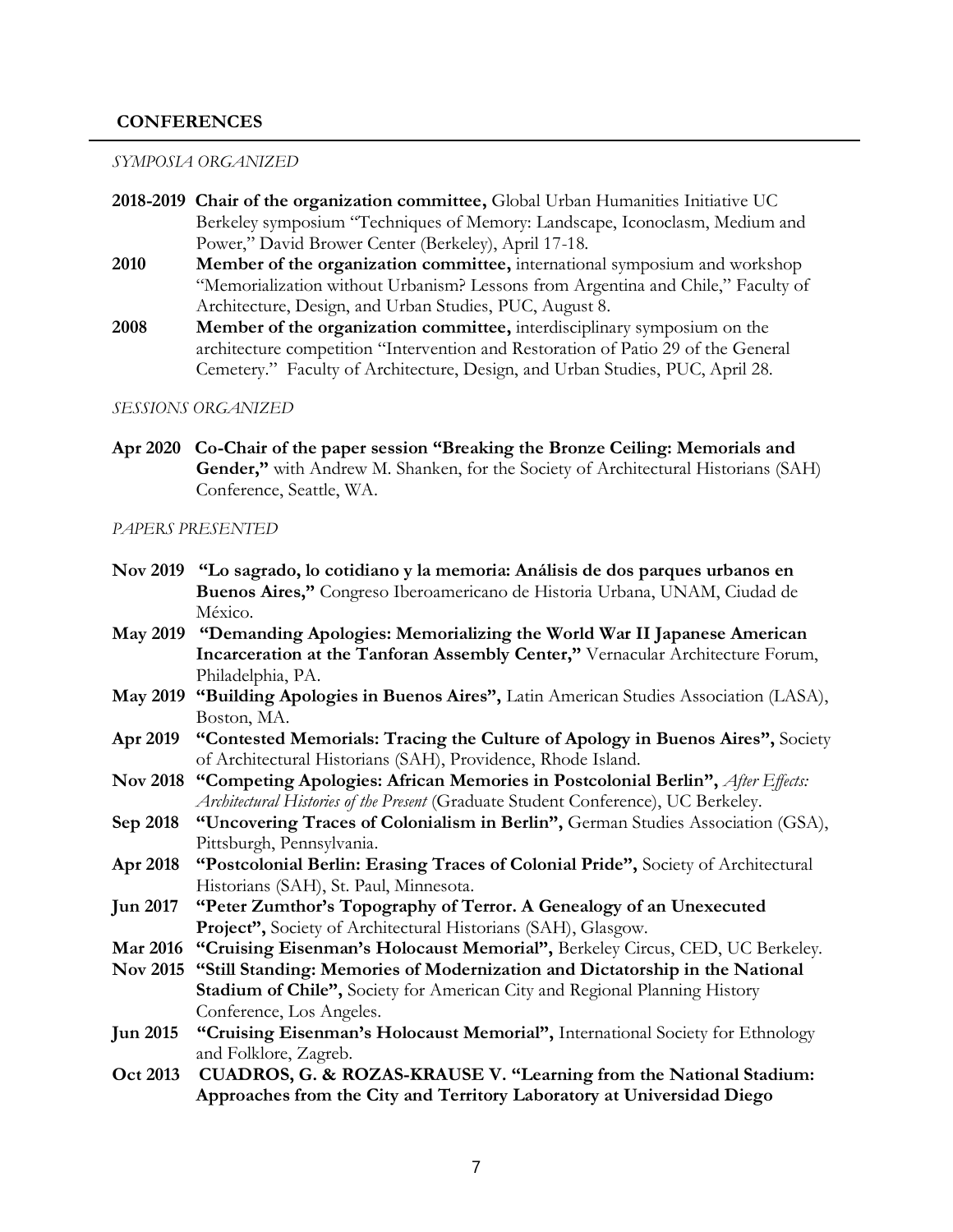**Portales,"** International Conference "Who Cares for Chilean Cities? Academic Answers, from Architecture, Public Space and Urban Projects", GSAPP's Latin Lab and the Columbia Global Centers.

- **Nov 2012 "A Stadium for the Nation: Manifestations of Power and Dissidence in Chile's National Stadium (1973-2012)"**, International Conference of the Architectural Humanities Research Association, London.
- **Sep 2011 "Not Much of an Elephant, Not That White. Five Views of the National Stadium"**. Dissemination of Theses on Memory and the Recent Past, Buenos Aires, Argentina. Memory Studies, Institute for Economic and Social Development (IDES).
- **Mar 2011 "Three Ways of Explaining the Existence of Old Stands in a Remodeled Stadium."** International conference "Urban Space, Memory, and Citizenship," Barcelona. Centre d'Estudis sobre les Èpoques Franquista i Democràtica, Memorial Democràtic (Generalitat de Catalunya), Heinrich Böll Stiftung Cono Sur, Museu d'Història de Barcelona.
- **Aug 2009 CACERES, G., MILLÁN, R., ROZAS-KRAUSE, V. "Physical Memorialization in Government Policies: Assessment, Criticism, and Challenges,"** [La memorialización física en las políticas oficialistas: balance, crítica y desafíos]. In: MEMORIA ABIERTA. "Arquitectura y Memoria," Buenos Aires.

### *INVITED LECTURES*

- **Oct 2019 "Narratives of Apology in Global Sites of Memory",** presentation at the Princeton University-Mellon Research Forum on the Urban Environment, Princeton, NJ.
- **Nov 2017 "Lessons from Four Sites of Memory",** lecture at the *A Memorial in the African Quarter?* course of the Afrika Akademie/ Schwarze Volkshochshule and the Institut für Kunst im Kontext der Universität der Künste Berlin.
- **Nov 2014 "La vida cotidiana de los memoriales",** International Conference and Exhibition "Dones/Preso", Les Corts, Barcelona.
- **May 2014 "Demolishing the Traditional Memorial: Santiago and Buenos Aires",** "Memory and Power: A Transnational Perspective" International Symposium of the European Observatory on Memories, Barcelona.
- **Oct 2013 FERNÁNDEZ, T., MARTIC, D., ROZAS-KRAUSE V. "A Park for Citizenship: Seven Decades of Landscape Architecture at the National Stadium",** Landscape History Conference, University of Talca, Chile.
- **Sep 2013 FERNÁNDEZ, T., MARTIC, D., ROZAS-KRAUSE V. "A Park for Citizenship: Seven Decades of Landscape Architecture at the National Stadium",** International Seminar "The Meaning of History in the Landscape Architecture", on September 05, Pontificia Universidad Católica de Chile.
- **Jul 2011 "Memory Without a City: The National Stadium as Heritage.**" International seminar "Memory Spaces in the City", organized by the Villa Grimaldi Corporation and the Institute of Urban and Territorial Studies, UC, Santiago de Chile.

### **SERVICE**

### *SERVICE TO THE PROFESSION*

2019-date Member of the International Editorial Board, Journal *EURE [Revista de Estudios Urbano Regionales -EURE]*, published by Instituto de Estudios Urbanos, Pontificia Universidad